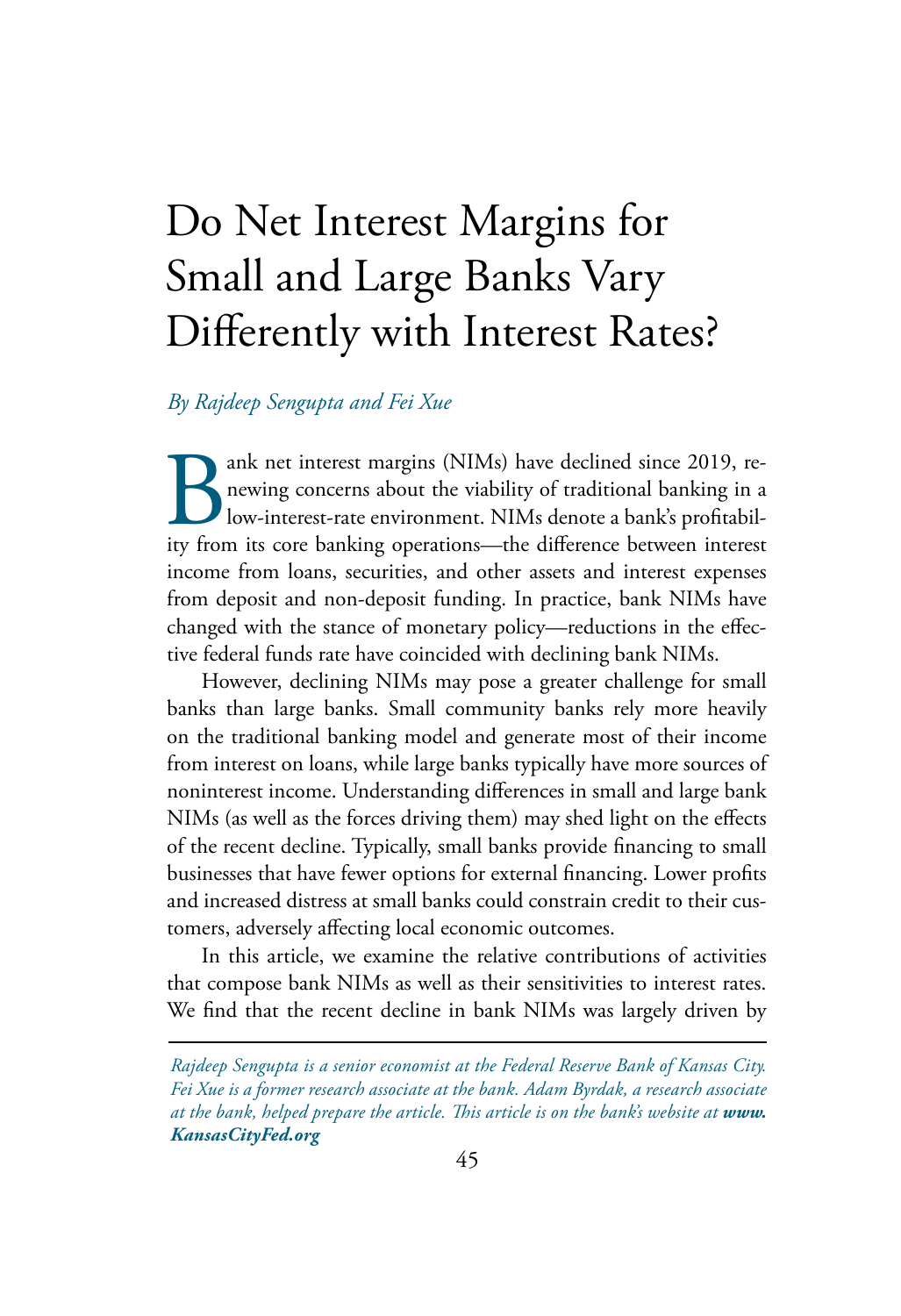<span id="page-1-0"></span>changes in interest rates rather than changes in their composition in bank portfolios. In particular, we find that interest income from loans and interest expenses on deposits are sensitive to changes in interest rates. However, the sensitivities are not always symmetric between large and small banks and between increases and decreases in interest rates. For example, increases in interest rates have a relatively stronger association with loan contributions to NIMs at large banks. Therefore, while lowering interest rates may be relatively disadvantageous for small banks by lowering NIMs, raising interest rates is not necessarily advantageous for them. Our results suggest that increases in loan incomes at small banks have had a relatively weaker association with increases in interest rates since 2015.

Section I describes the behavior of large and small bank NIMs since the global financial crisis (GFC) of 2008. Section II examines how changes in the composition of bank activities and their yields have changed NIMs over short and long horizons. Section III shows that interest sensitivities of contributions to bank NIMs vary with bank size and the stance of monetary policy.

## **I. Bank NIMs since the Global Financial Crisis of 2008**

A decline in NIMs may undermine the viability of the traditional banking model, in which banks primarily take deposits and make loans, with greater consequences for small banks.<sup>1</sup> Small banks rely more on the traditional approach to banking: they focus on building relationships with borrowers and typically lend to small businesses, whose ability to repay is arguably harder to assess due to a lack of history or experience. In contrast, large banks rely more on a transaction-based business model and typically lend to large businesses, which are more transparent and have access to alternative sources of financing in capital markets. Moreover, large banks have increasingly supplemented their interest earnings with noninterest income, which includes fees, service charges, and revenues from trading and investment banking activities (Haubrich and Young 2019). Whereas interest income accounts for roughly 40 to 50 percent of large banks' operating income (the sum of net interest and noninterest income), it accounts for roughly 60 to 70 percent of small bank operating income. Naturally, large banks are less reliant on NIMs.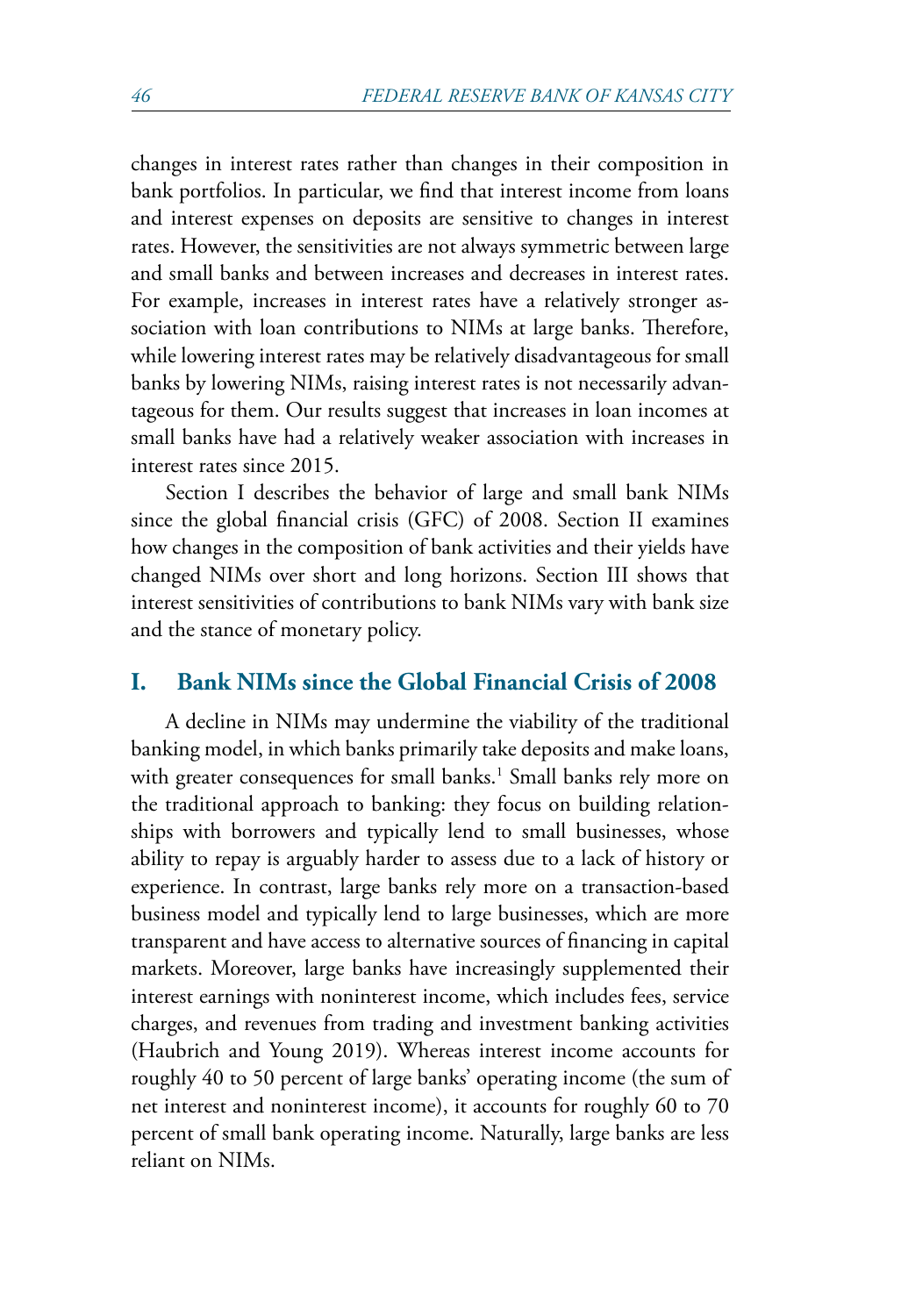<span id="page-2-0"></span>As Chart 1 shows, small banks typically record higher NIMs than large banks. This difference can be generally attributed to differences in their business models. Small banks tend to pay more on their expenses from liabilities because they lack the benefits of scale economies and "too big to fail" subsidies in funding markets that accrue to large banks (Jacewitz and Pogach 2016).<sup>2</sup> At the same time, small banks may be able to charge substantially higher rates on their loans because they build relationships with borrowers who arguably have fewer outside options for financing than clients of large banks.

Chart 1 also shows that large and small bank NIMs diverged after the GFC. In the five years following the GFC, large bank NIMs (blue line) fell by 70 basis points, whereas small bank NIMs (green line) declined by only 20 basis points (Covas, Rezende, and Vojtech 2015).<sup>[3](#page-16-0)</sup> Three factors may explain this divergence. First, interest expenses declined relatively more at small banks during this period than at large banks. Large banks had already lowered their interest expenses prior to the GFC, leaving them with little room for further downward adjustment in deposit rates. Second, large banks experienced a greater decline in interest income from loans relative to securities and other assets. Third, GFC bank failures were limited almost exclusively to small banks; accordingly, their smaller decline in NIMs after the crisis may reflect a survivorship bias.

Barring the period from 2016 to mid-2019 during which monetary policy tightened, NIMs have gradually declined with interest rates since the GFC. This decline is part of a much broader historical trend of declining bank NIMs attributed to declining long-term interest rates (term premiums) since the early 1990s (Di Lucido, Kovner, and Zeller 2017).

More recently, however, the decline in NIMs has been both sharper and relatively comparable across large and small banks. Since 2019:Q2, large bank NIMs have declined by around 70 basis points, while small bank NIMs have declined by roughly 55 basis points. This decline in NIMs has coincided with the easing of monetary policy that started in August 2019. The further easing of monetary policy since the onset of the pandemic in early 2020 was accompanied by an even steeper decline in NIMs.<sup>[4](#page-16-0)</sup>

Although the gap between small and large bank NIMs widened after the GFC, the difference in levels has remained nearly unchanged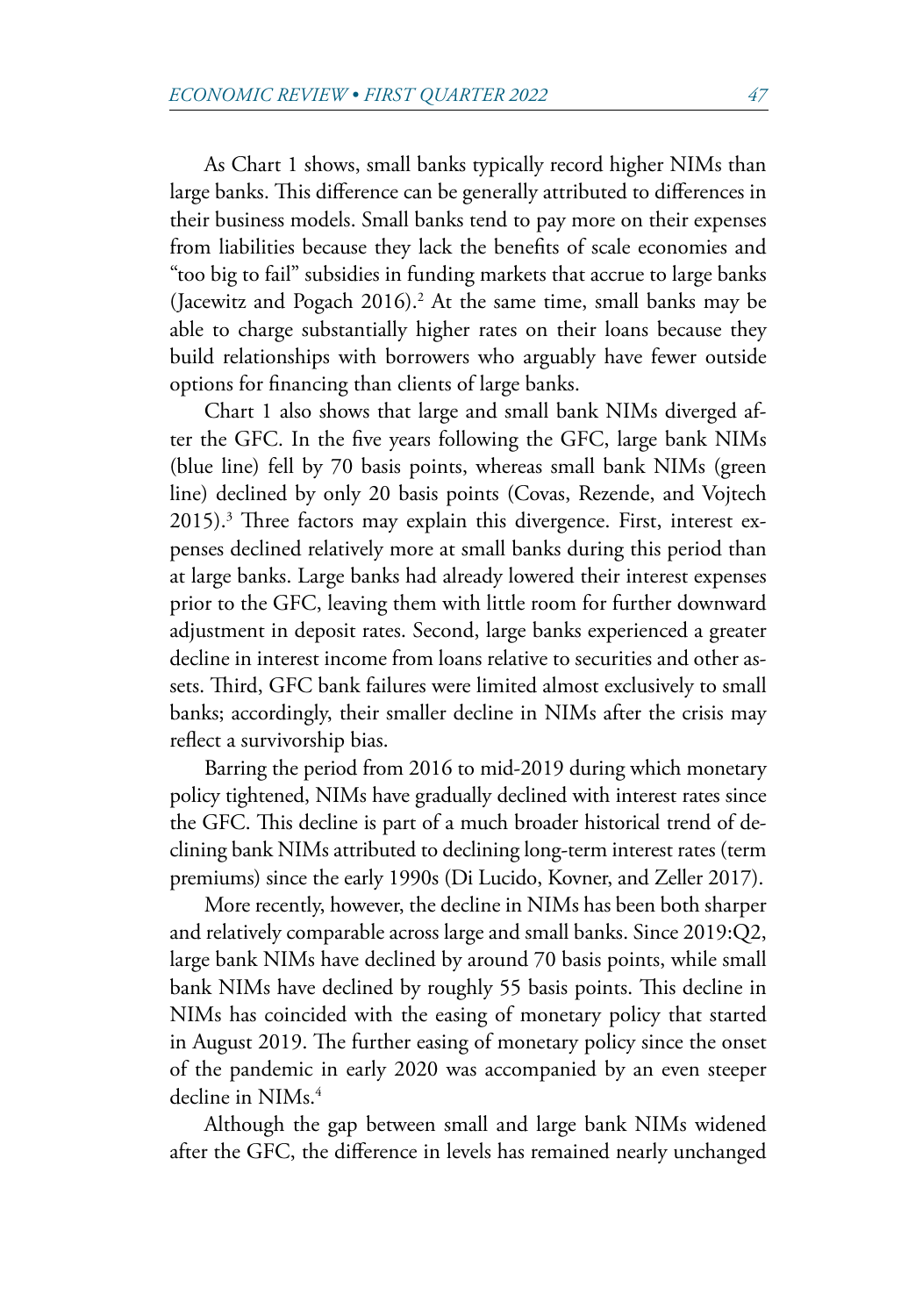

# *Chart 1* NIMs at Small and Large Banks, 2009:Q1 to 2021:Q2

in recent years. This recent pattern would suggest that factors that affect NIMs, such as interest rates, do so in the same way for large and small banks. However, as prior research has shown, NIMs and interest rates do not always move in tandem (Ennis, Fessenden, and Walter 2016). Moreover, considering the widening of large and small bank NIMs after the GFC, NIMs and interest rates do not necessarily move in the same way for large and small banks either. Investigating the interest sensitivities of NIM components may shed light on differences in large and small bank NIMs over the credit cycle—the expansion and contraction of credit over time.

## **II. Changes in the Contributions of NIM Components over Short and Long Horizons**

Bank NIMs comprise five components that tend to vary with interest rates. The three asset-side components—loans, securities, and other interest-bearing assets—generate income for the bank. The two liability-side components—expenses from interest-bearing deposit and nondeposit liabilities—reduce that income. Changes in contributions from these five components together yield the overall changes in NIMs. In general, the asset-side components generate positive contributions when interest rates rise, whereas the liability-side components generate a negative contribution. The converse is true when interest rates decline.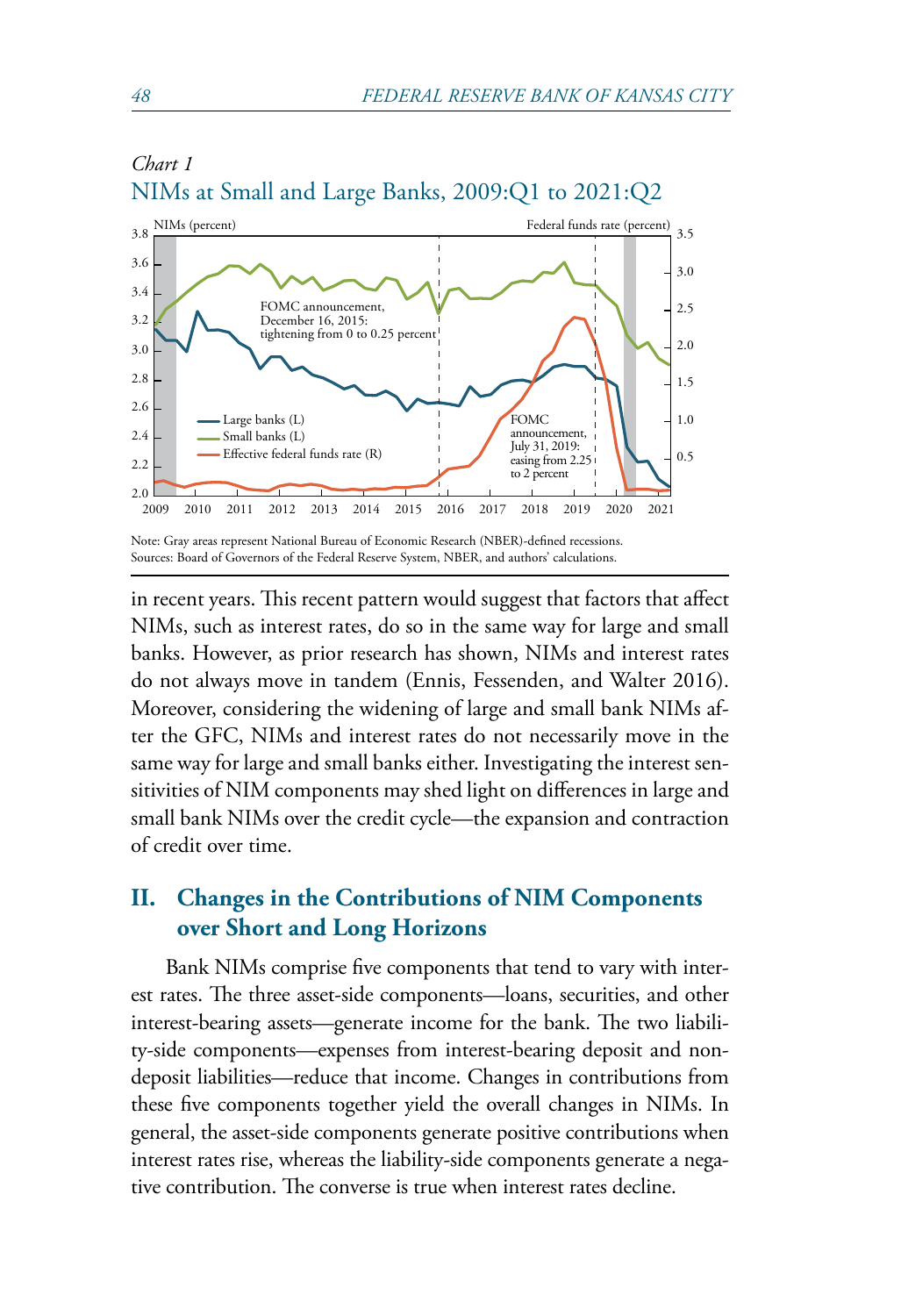<span id="page-4-0"></span>A change in the contribution from any one of these components can be further decomposed into changes in the yield of that component and changes in the share of that component in banks' portfolios. For example, the total contribution from loans comprises changes in loan yields (changes in returns on loans) and changes in the loan share of earning assets (changes in the volume of loans in the banks' asset portfolio). Accordingly, we account for changes in both yields and shares of each NIM component when assessing potential differences in the relative contributions of NIM components across small and large banks.

## *NIM components and the 2019:Q2–2021:Q2 decline in bank NIMs*

As a first step, we decompose the recent decline in NIMs since 2019:Q2 into changes in the yields and shares of both liabilities and assets. Together, Panels A and B of Chart 2 indicate that the bulk of changes in contributions to NIMs in the past two years have been driven by changes in the yields of both asset-side and liability-side components. Changes in the portfolio composition of assets and liabilities have been relatively small.

Panel A of Chart 2 shows that reduced expenses from interest-bearing deposit and non-deposit liabilities have contributed positively to NIMs at both small and large banks over the past two years. In comparison, the contribution from changes in portfolio composition have been minimal and can be attributed mostly to a marginal increase in non-deposit financing[.5](#page-16-0) Deposits make up a relatively larger share of total liabilities in small banks (about 70–80 percent compared with 50–60 percent for large banks) and consequently contributed relatively more to changes in yields at small banks. Moreover, small banks tend to gain relatively more from reduced expenses from deposits when interest rates are cut (Covas, Rezende, and Vojtech 2015). In contrast, non-deposits make up a relatively larger share of total liabilities in large banks and consequently a relatively larger share of contributions from changes in yields.

Panel B of Chart 2 shows that reduced interest income from loans, securities, and other interest-bearing assets contributed negatively to NIMs at both large and small banks over the past two years, more than offsetting the positive contribution from reduced expenses[.6](#page-16-0) The negative contribution from changes in yields from loans and securities (dark blue and medium blue bars, respectively) has been comparable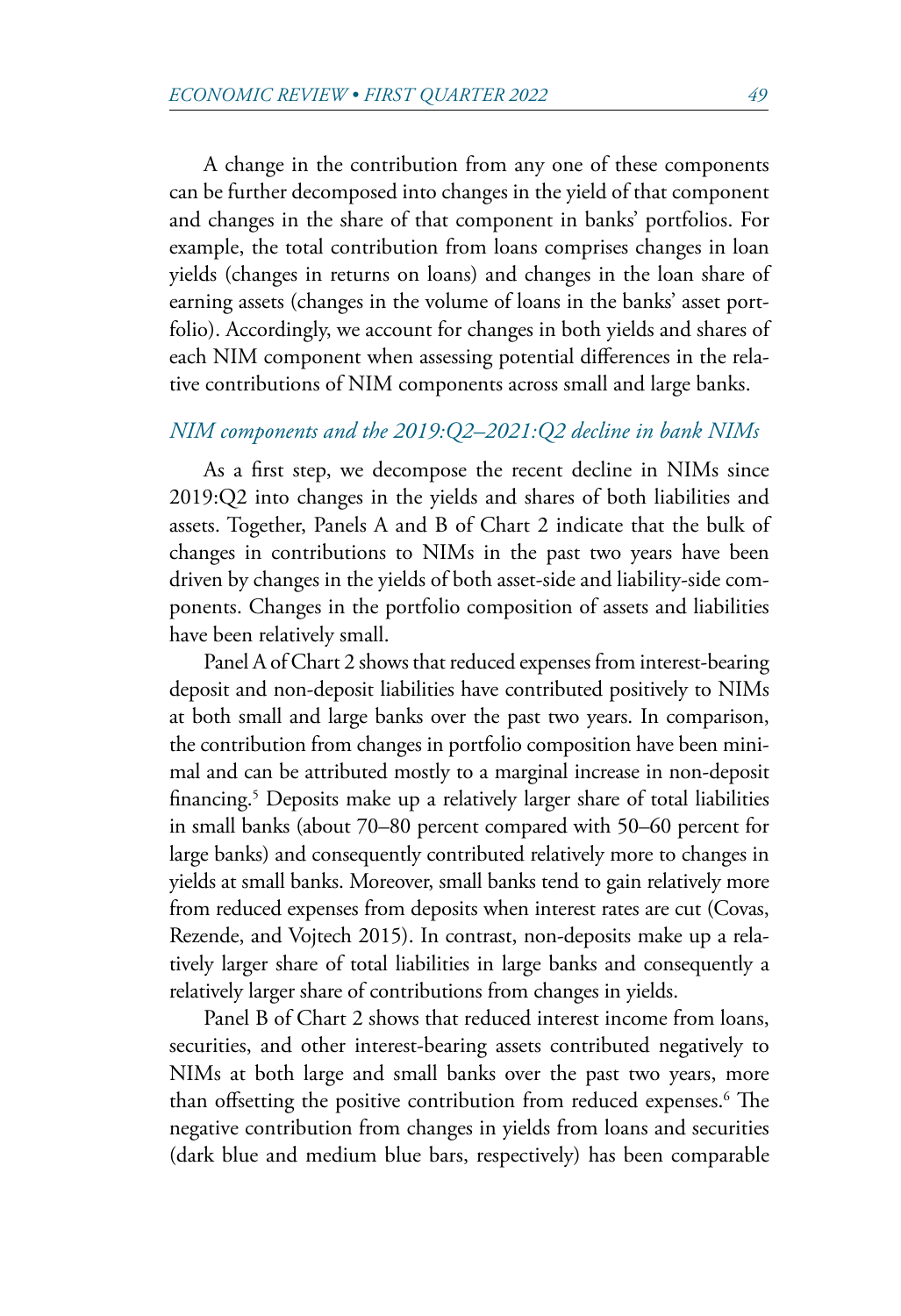

## *Chart 2* NIM Contributions from Changes in Yields and Shares, 2019:Q2 to 2021:Q2

Sources: Board of Governors of the Federal Reserve System and authors' calculations.

across large and small banks. However, the negative contribution from changes in other interest-bearing assets (light blue bars)—which include leases, trading assets, repurchase agreements, and interest-bearing balances due from other depository institutions—is much greater at large banks than small banks. Other interest-bearing assets make up a relatively larger share of interest-earning assets in large banks and consequently a relatively larger share of contributions from changes in yields.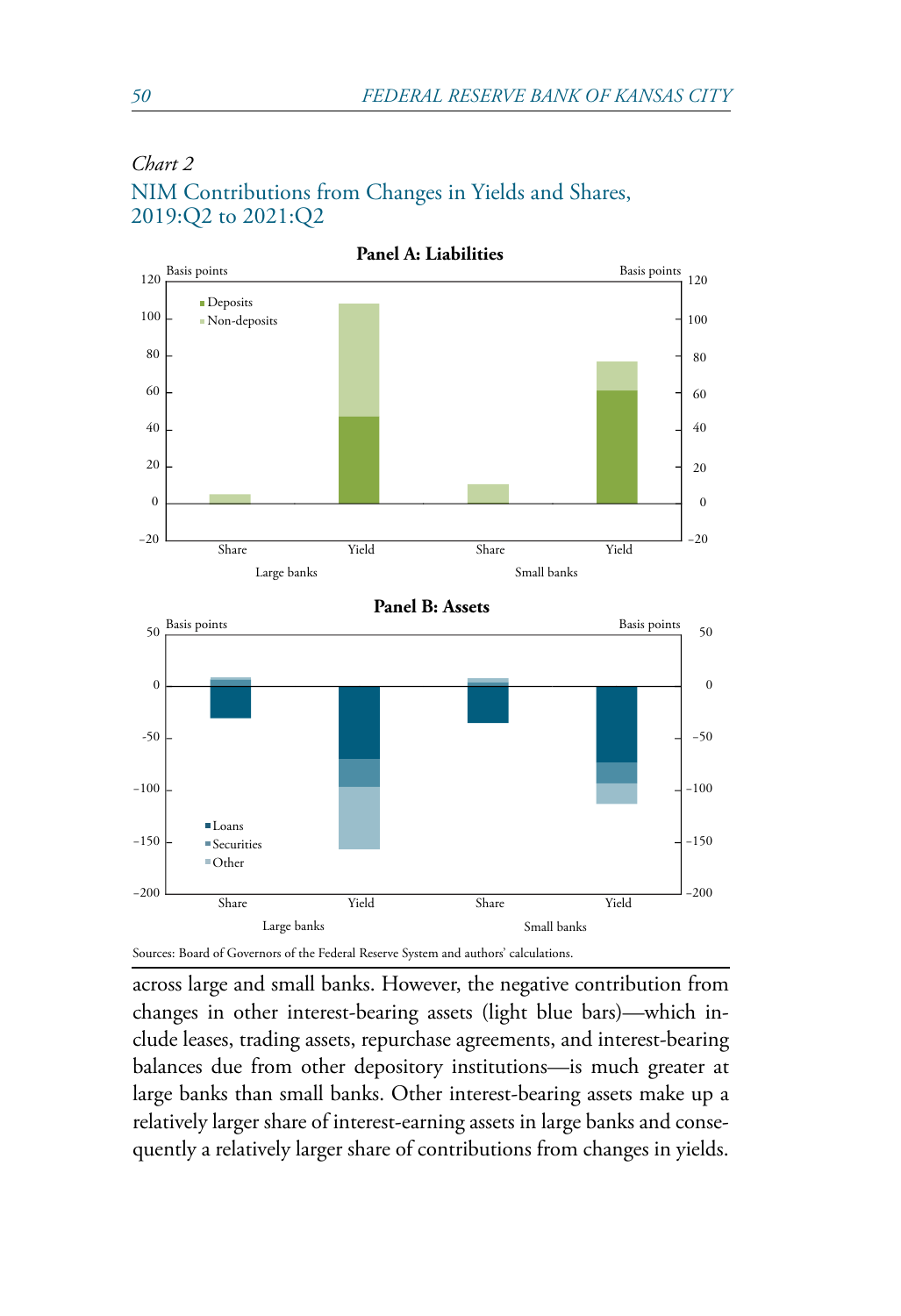<span id="page-6-0"></span>Importantly, changes in the share of loans in bank portfolios have also contributed negatively to NIMs in the last two years. The dark blue bars in Panel B show that declining loan shares at both small and large banks made a significant negative contribution to NIMs. This result stands in contrast with the marginally positive contribution of changes in loan shares to NIMs following the GFC (Covas, Rezende, and Vojtech 2015). The decline in loan shares over the past two years has been driven in part by the decline in loan demand due to government stimulus and transfers during the pandemic[.7](#page-16-0) Still, the lack of significant increases in bank lending when interest rates drop to low levels has led recent research to question the efficacy of the bank lending channel at low rates (Borio and Gambacorta 2017).

Together, Panels A and B of Chart 2 suggest that despite a sizeable contribution from declining loan shares, most of the decline in bank NIMs over the past two years can be attributed to reduced yields from loans, securities, and other interest-bearing assets. Because changes in interest rates are among the most significant drivers of changes in yields, we next examine how contributions from NIM components vary with changes in interest rates.

## *Changing NIM contributions over the post-GFC credit cycle*

Understanding how contributions to NIMs change through different phases of the credit cycle is likely to become increasingly important as the economy improves and monetary policy begins to normalize. To assess how the contribution of different NIM components changes with both increases and decreases in interest rates, we extend our period of analysis to 2009:Q1–2021:Q2. We use this post-crisis period because the conduct of monetary policy and the operating environment for banks have changed significantly since the GFC.<sup>[8](#page-16-0)</sup>

NIM components vary based on whether the monetary policy stance is restrictive or accommodative. For example, interest rate cuts during the GFC not only reduced interest expenses from both deposit and non-deposit liabilities but also reduced interest income from assets. Panels A and B of Chart 3 show that after these cuts, liability-side components at both large and small banks contributed positively to bank NIMs, while asset-side components contributed negatively—the same pattern exhibited during the recent decline in NIMs since mid-2019.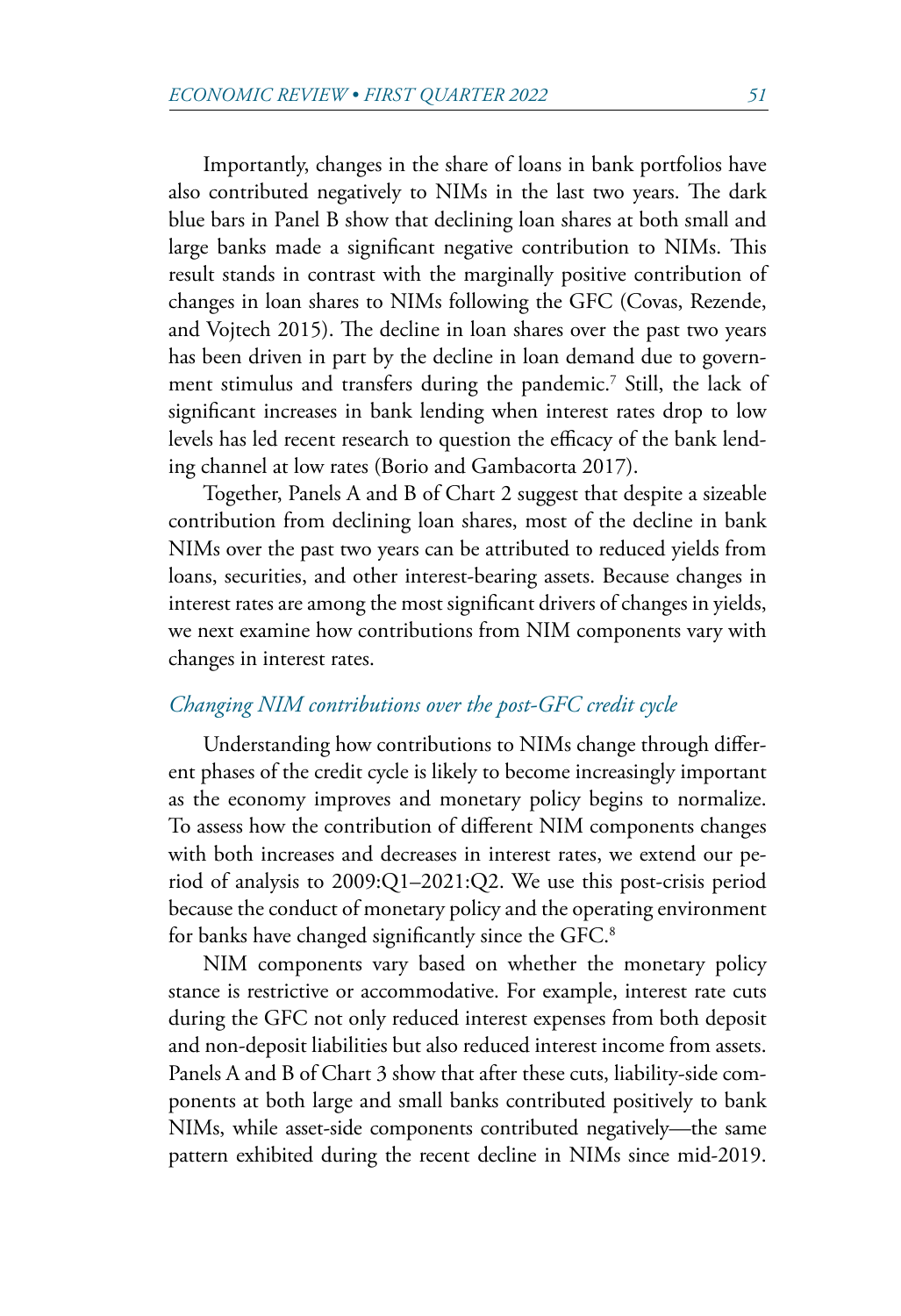

#### *Chart 3*

Changes in Contributions of NIM Components, 2009:Q1 to 2021:Q2

Sources: Board of Governors of the Federal Reserve System and authors' calculations.

When monetary policy became more restrictive after 2015, this pattern reversed: interest expenses increased (contributing negatively to NIMs) as did interest income (contributing positively to NIMs). Because rate cuts were drastic at the onset of the GFC and the COVID-19 pandemic, the changes in NIM contributions have been consequently greater at the beginning and end of the period shown in Chart 3 than in the middle.

Changes in NIM contributions at smaller banks tend to be smaller in magnitude than those at large banks. Comparing Panels A and B of Chart 3 shows that changes in NIM contributions at small banks come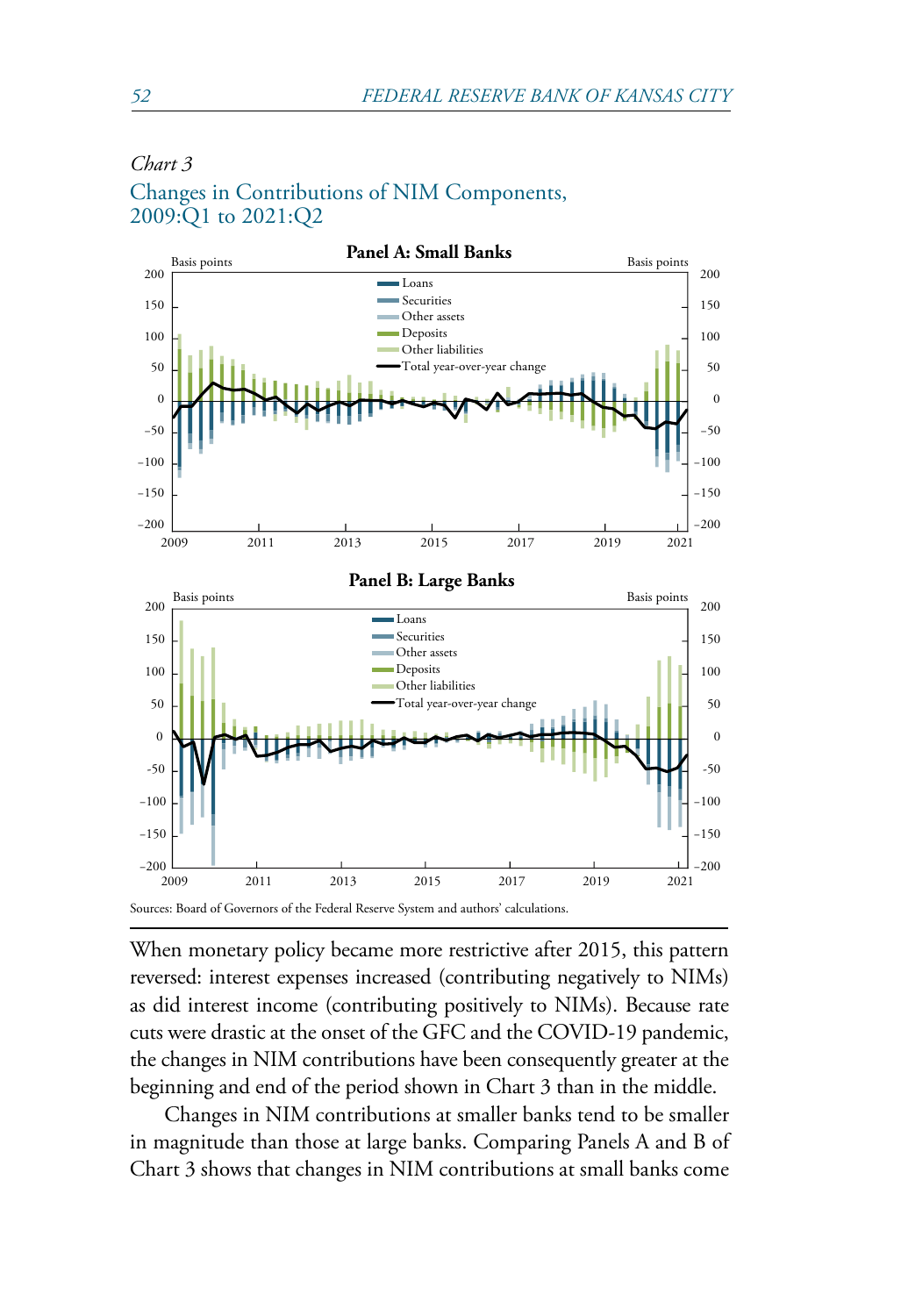mostly from loans and deposits, which comprise a relatively larger portion of their balance sheet. In contrast, changes in NIM contributions at large banks tend to be larger and come from other interest-bearing assets and non-deposit liabilities. The heterogeneity in the pattern of small and large bank NIM contributions reflects the relative share of each component in the bank's balance sheet.

Despite these differences, NIM contributions from small and large banks have varied similarly with changes in interest rates, albeit with different magnitudes. In other words, differences in the contributions of NIM components across large and small banks can be traced largely to the magnitude of these components' response to changes in rates. In the next section, we measure the responsiveness of these contributions using statistical methods. In doing so, we account for changes in macroeconomic and financial conditions that can also influence NIM contributions.

## **III. How Do NIM Contributions Vary with Interest Rates?**

Although both interest income and interest expenses exhibit a positive relationship with interest rates, this relationship is not necessarily symmetric. For example, an increase in the effective federal funds rate might generate a greater increase in interest income from loans than in interest expenses on deposits, thereby raising NIMs. In fact, the passthrough from policy rates to loan rates and deposit rates often differs. Driscoll and Judson (2013) find that the pass-through from monetary policy to deposit rates tends to be sluggish in episodes of tightening. The pass-through to deposit rates may also be weaker because deposit rates lack a term premium—additional compensation investors receive for longer-maturity assets such as loans. Research has often attributed the historical decline in bank NIMs since the early 1990s to a decline in term premiums (Paul and Zhu 2020). Because NIMs constitute the margin of longer-maturity loans over shorter-term deposits, both shortterm and long-term interest rates are relevant to any analysis of the interest sensitivity of NIM components.

We use interest rates on U.S. Treasury securities as our measures of short-term and long-term interest rates. The market for U.S. Treasuries is the largest and most liquid financial market in the world, and Treasuries are widely accepted as the benchmark low-risk assets against which all interest-bearing assets are priced. The plot of yields on Treasury securities of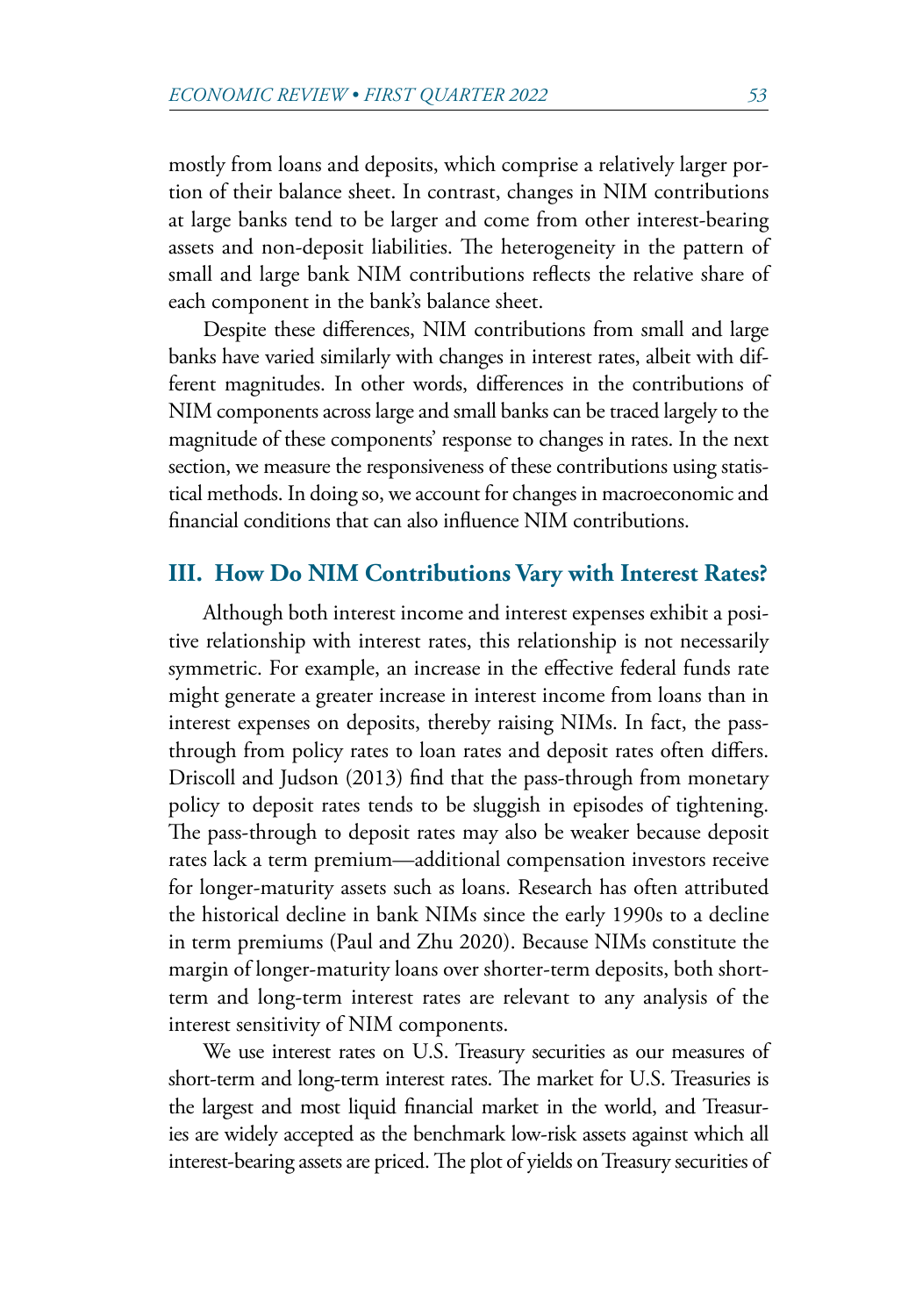<span id="page-9-0"></span>different maturities is known as the yield curve. An upward *shift* of the yield curve denotes an overall increase in interest rates regardless of maturity. An upward *slope* of the yield curve, on the other hand, denotes a positive term premium and therefore a relative increase in interest rates for longermaturity Treasuries over shorter-maturity Treasuries. We use changes in the three-month Treasury yield to denote a shift in the yield curve and use the difference between the 10-year and the three-month Treasury yields to denote changes in the slope of the yield curve. The level and slope of the yield curve are summary measures for overall interest rates.

To determine the sensitivity of different NIM components to changes in interest rates, we estimate a linear model that controls for variations in macroeconomic and financial conditions.<sup>[9](#page-16-0)</sup> In particular, we control for overall macroeconomic conditions using (annualized) quarterly changes in real GDP, the civilian unemployment rate, and commercial and residential house price indexes. In addition, we control for financial market conditions using quarterly growth in stock returns and a risk premium measured as the difference between the BBB bond index and the 10-year Treasury yield.

We interact explanatory variables in our model with an indicator variable for large banks and an indicator variable for the monetary policy tightening cycle. Fully interacting explanatory variables with an indicator variable for large banks allows us to determine whether the observed associations differ between large and small banks. Moreover, fully interacting explanatory variables with an indicator variable for the quarters that belong to a tightening cycle helps us determine whether the observed associations differ based on the stance of monetary policy[.10](#page-16-0)

We find significant associations between interest rates and NIM contributions from deposits, loans, and securities. However, we find no significant association between interest rates and NIM contributions from other assets and non-deposit liabilities. These results are consistent across small banks and large banks and hold irrespective of the stance of monetary policy. Appendix Table A-1 includes the complete regression results.

Chart 4 shows that changes in interest rates have the strongest positive association with changes in NIM contributions from loans and a relatively weaker positive association with deposits and securities. Specifically, a 1 percentage point change in the three-month Treasury yield is associated with a 32 basis point change in NIM contributions from loans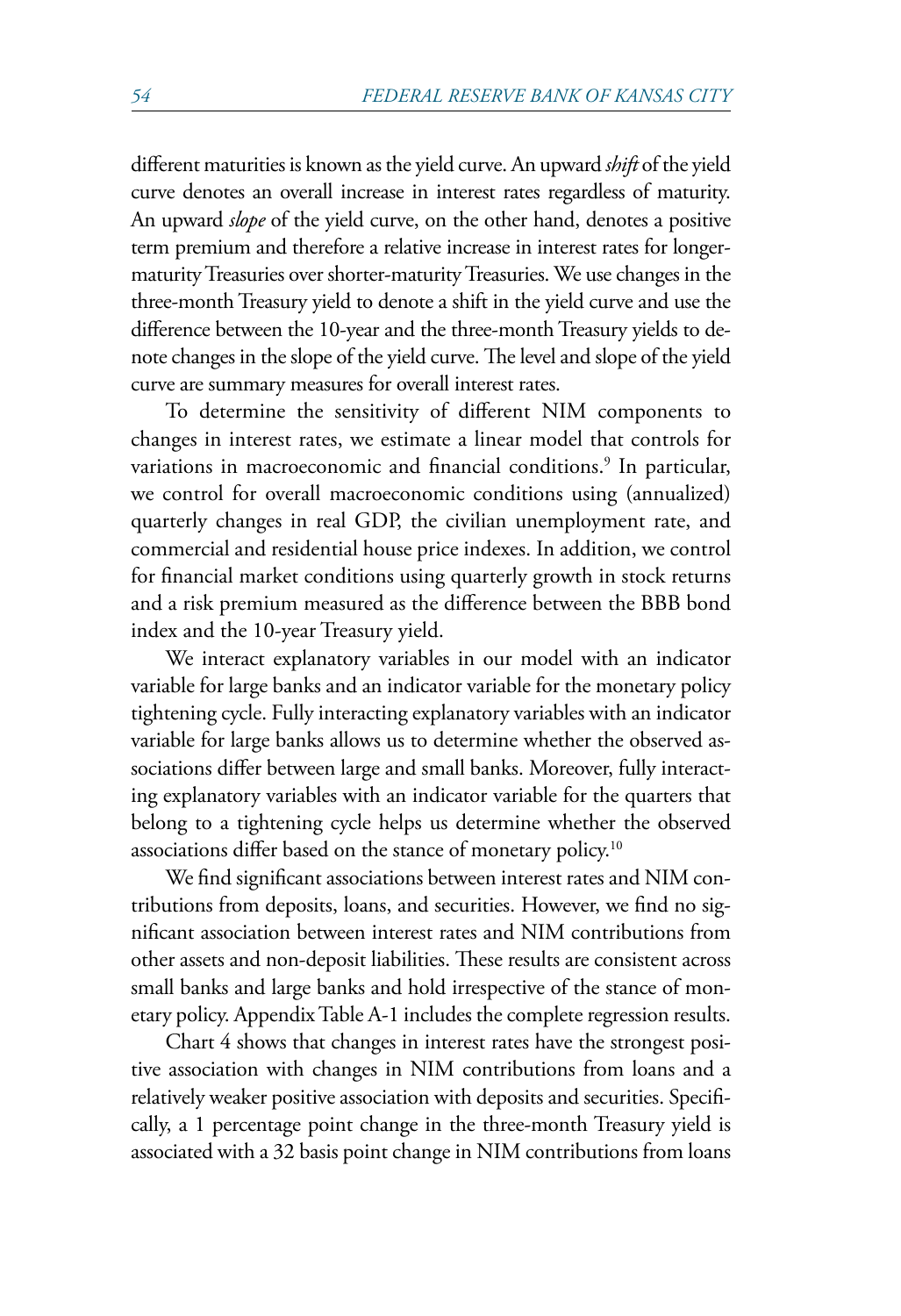#### <span id="page-10-0"></span>*Chart 4*

#### Association with a 1 Percentage Point Change in the Three-Month Treasury Yield



Notes: Solid bars indicate associations are statistically significant at the 5 percent level. Hashed bars indicate no statistically significant change (at the 10 percent level) from the baseline estimate. "Tightening cycle" indicates quarters in which the Federal Reserve increased the target federal funds rate or left the target federal funds rate unchanged following an increase in previous quarters.

Sources: Board of Governors of the Federal Reserve System and authors' calculations.

at small banks (dark blue bar) compared with a 12 and 5 basis point change in the NIM contributions from deposits and securities, respectively.<sup>11</sup> The association for loans is stronger because most bank loans are variable-rate loans that are indexed to benchmark rates (Kumbhat, Palomino, and Perez-Orive 2017). Monetary policy drives benchmark rates, yielding a higher pass-through to loan yields and loan contributions.<sup>[12](#page-17-0)</sup>

However, the estimated associations do not always change with bank size or with the stance of monetary policy. For example, at small banks, the association between interest rates and NIM contributions from loans and securities does not significantly change during a tightening cycle (comparing the dark blue and hashed light blue bars in Chart 4). Put differently, the positive contributions to small bank NIMs from loans and securities when rates are rising are of similar magnitude to the negative contributions from loans and securities when rates are falling. In addition, when policy is accommodative and rates are falling, the association between interest rates and NIM contributions from loans and securities does not significantly change with bank size (comparing the dark blue and hashed dark green bars). In other words, large and small banks see a similar decrease in NIM contributions from loans and securities when rates are declining.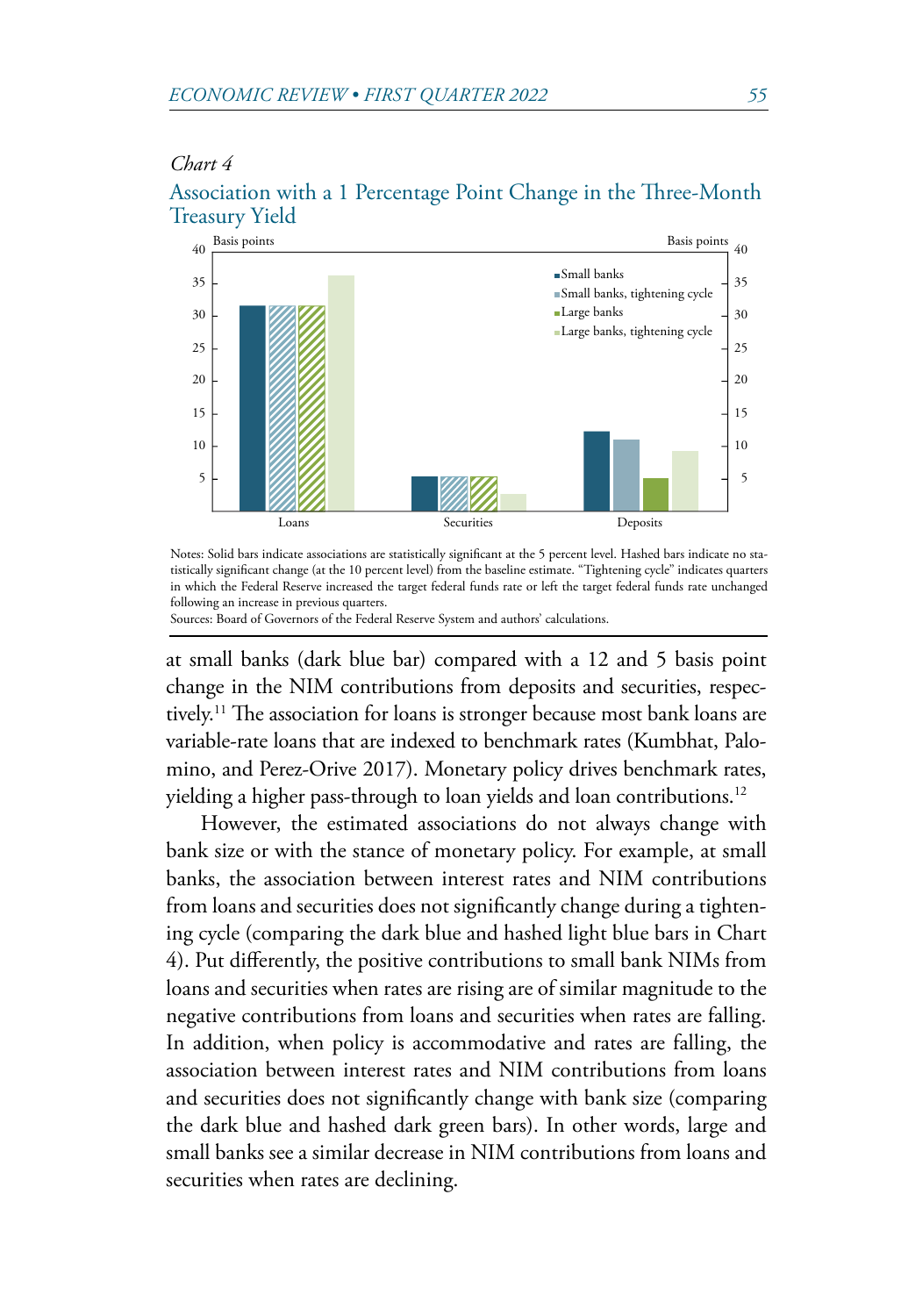In contrast, during a tightening cycle, when interest rates are *increasing*, the associations between interest rates and NIM contributions from loans and securities differ by bank size. The solid light green bars in Chaƒrt 4 show that the association at large banks is relatively stronger and more substantial for loans but weaker and negligible for securities.

The stronger association between rising rates and higher loan income at large banks could be the result of increasing loan shares, increasing yields, or both. First, contrary to conventional wisdom, raising rates in an ultra-low-rate environment may actually boost lending, raising the loan share of earning assets. Indeed, this article has already demonstrated that the recent decline in interest rates shrank bank loan portfolios (see Panel B of Chart 2). Rising interest rates increase banks' interest income from lending, thereby increasing their willingness to lend (Borio and Gambacorta 2017). Our results would suggest that this incentive is relatively stronger at large banks given their access to alternative sources of income. Second, increasing yields on large bank loans can be attributed to differences in the types of loans (that is, more leveraged loans at large banks) and loan contract terms between small and large banks. Because the stronger association between rising rates and higher loan income at large banks is relative to small banks, it could also be attributed to a lower degree of pass-through on loan rates for small-bank customers who may be unwilling or unable to withstand a higher interest burden. Another important factor is the increased concentration of loans at large banks in the syndicated loan market—the largest market for bank loans—allowing them to charge higher spreads on comparable loans (Lian 2018). By contrast, small banks possess relatively less market power in the loan markets in which they operate. Therefore, differences in market power could also account for the relatively higher loan incomes at large banks following rate increases.

The association between interest rates and NIM contributions from deposits changes with bank size and the stance of policy. Because deposits are an expense item, they generate a positive contribution to NIMs when interest rates decline and a negative contribution when interest rates increase. However, the magnitude of these contributions differs between small and large banks. When monetary policy is accommodative, reduced expenses from lower deposit rates are higher at small banks than at large banks (comparing the solid dark blue bar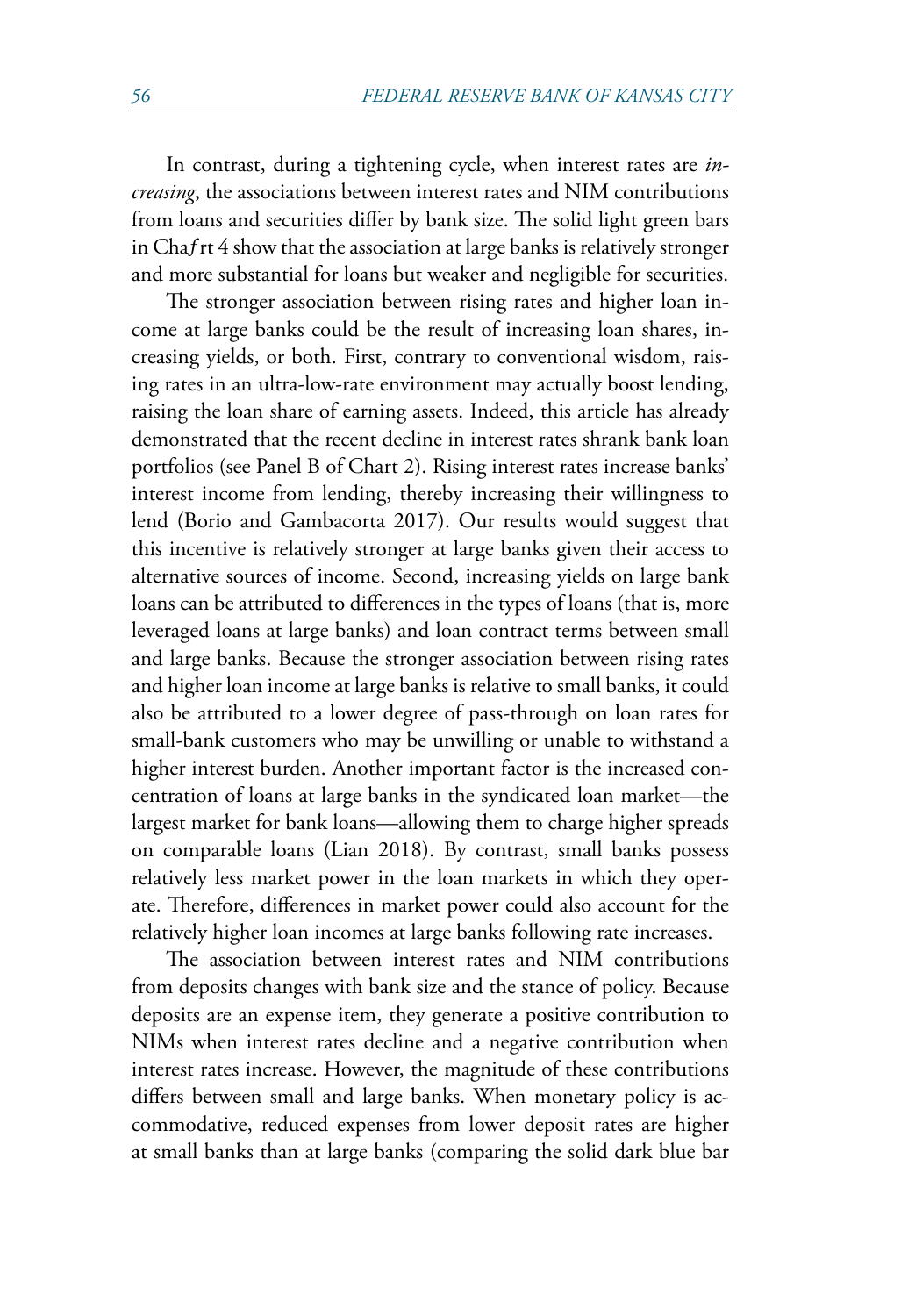#### <span id="page-12-0"></span>*Chart 5*



# Association with a 1 Percentage Point Increase in the Slope of the Yield Curve

Notes: All associations shown in the chart are statistically significant at the 5 percent level. "Tightening cycle" indicates quarters in which the Federal Reserve increased the target federal funds rate or left the target federal funds rate unchanged following an increase in previous quarters.

Sources: Board of Governors of the Federal Reserve System and authors' calculations.

with the solid dark green bar in Chart 4). This result is unsurprising, as large banks pay less on deposits than small banks and accordingly can reduce expenses to a lesser extent than small banks when the Federal Reserve cuts rates. Thus, small banks gain relatively more from reduced interest expenses when the stance of policy is accommodative. During a tightening cycle, however, the estimated associations between interest rates and deposit contributions are comparable (comparing the solid light blue bar with the solid light green bar in Chart 4).<sup>13</sup> Despite large banks' funding advantage, increased expenses on deposits from rising rates at large banks are comparable to those at small banks. Yet, as mentioned above, rising rates did increase NIM contributions from loans at large banks to a significantly greater degree than at small banks. With a comparable increase in expenses and a relatively greater increase in incomes, a tightening cycle does appear to favor large banks.

Our analysis yields significant associations between the slope of the yield curve and NIM contributions from deposits and loans, but only for large banks.<sup>14</sup> Chart 5 shows that though the association with deposits is marginal, the association with loans is substantial. During a tightening cycle, a steepening of the yield curve can significantly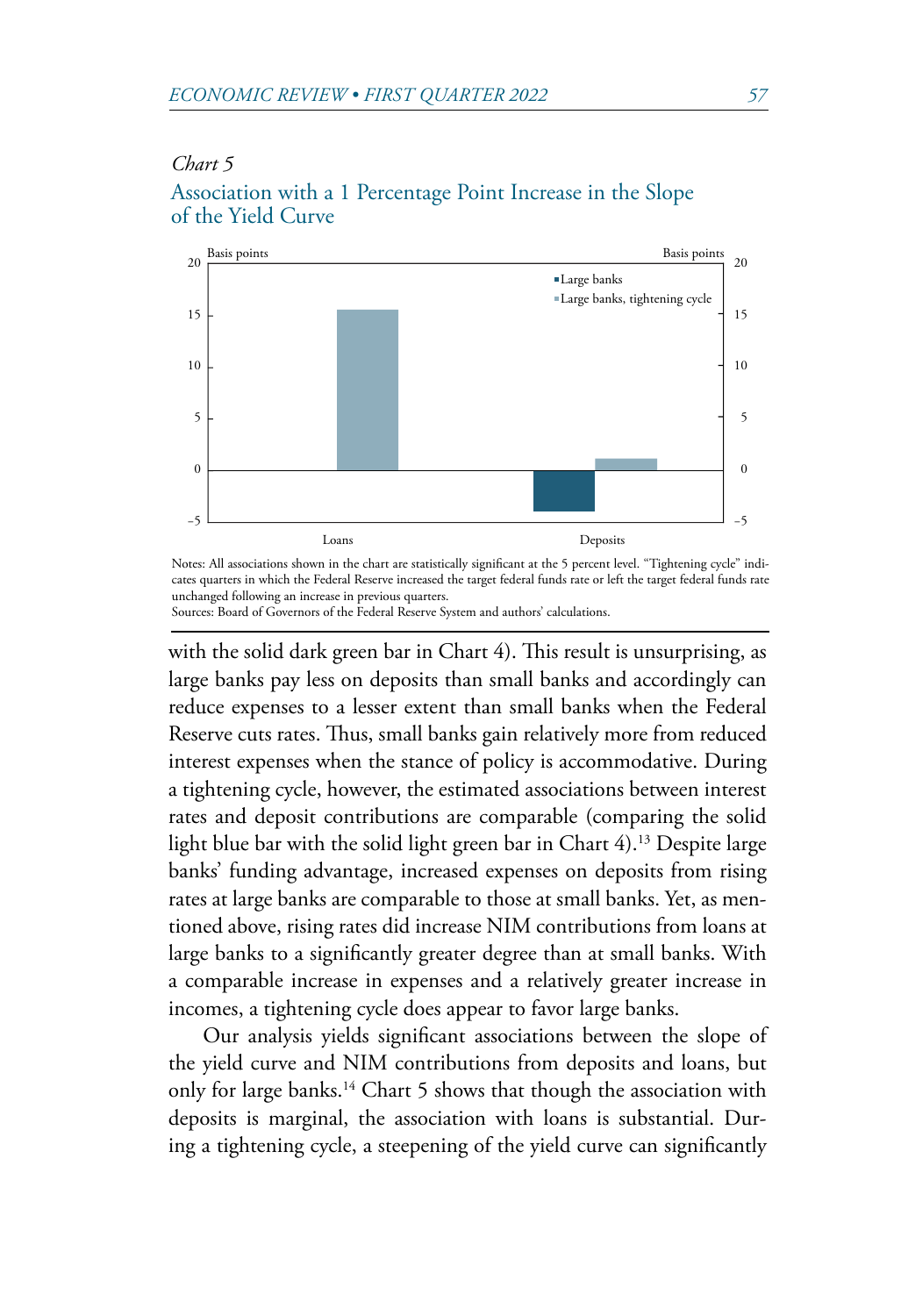<span id="page-13-0"></span>increase loan incomes at large banks. Bank loans typically have maturities over longer horizons. Although some loans are indexed to shorter-term benchmarks, the loan spread is known to increase with the steepening of the yield curve.<sup>15</sup> This result also implies that yield curve inversion during a tightening cycle would substantially reduce income from loans at large banks.

## **Conclusion**

The sharp drop in bank NIMs since 2019 has once again focused attention on the viability of the traditional banking model. Understanding the implications of this decline, however, requires an understanding of how the components of NIMs have changed, both in bank portfolios and in their sensitivity to interest rates. We analyze changes in five components that drive NIMs at small and large banks over the post-GFC period. We find that the recent decline in bank NIMs since mid-2019 was largely driven by changes in yields on these components rather than changes in their composition in bank portfolios. In particular, we find that changes in yields on loans and deposits drove changes in NIMs at small banks while changes in yields of other assets and non-deposit liabilities drove changes in NIMs at large banks. This pattern has largely held since the GFC, though small banks have seen a relatively greater decline in NIMs in recent years.

We conduct a statistical analysis of the sensitivities of NIM contributions to changes in interest rates over the post-GFC period. After controlling for financial and economic conditions that also affect bank NIMs, we find significant associations between interest rates and NIM contributions from deposits and loans at both large and small banks. Despite their funding advantage, increased expenses on deposits from rising rates at large banks are comparable to those at small banks. However, rising rates did increase the NIM contribution from loans at large banks to a significantly greater degree than at small banks. Moreover, this contribution increases further with a steepening of the yield curve. With a comparable increase in expenses and a relatively greater increase in incomes, the statistical analysis suggests that a tightening cycle of monetary policy has favored large banks relatively more over the post-GFC period.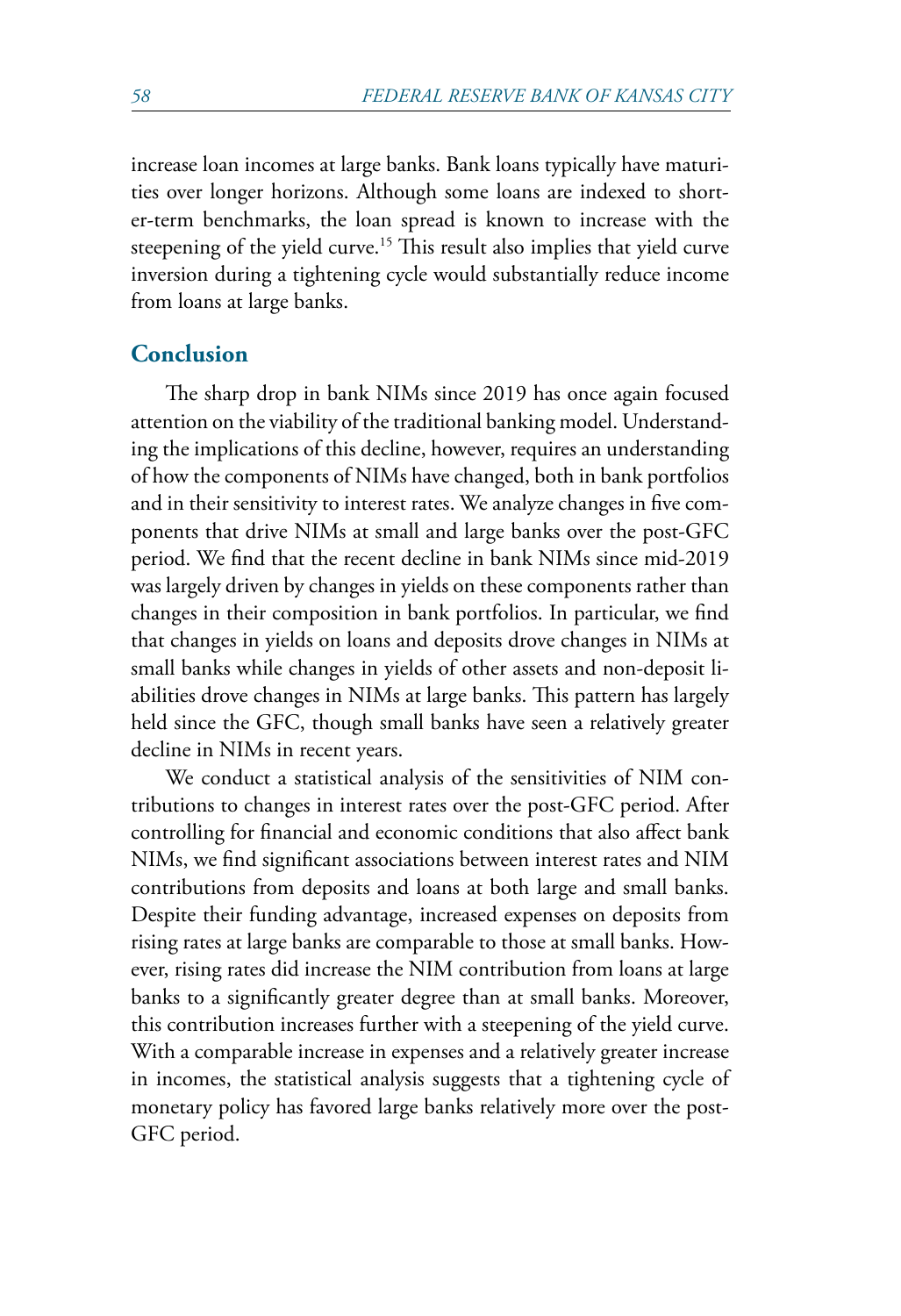Our results highlight that while lowering rates is relatively disadvantageous for small banks because of the accompanying decline in NIMs, raising rates is not necessarily advantageous for them. Although recent experience would suggest that a tightening cycle may mitigate the disadvantage from low NIMs faced by small banks, it would also help large banks in terms of relatively higher loan incomes. More research is needed to determine the source of large banks' advantage in loan incomes during tightening cycles. Differences in loan types and contractual terms between small and large banks could yield this advantage, as could relatively higher market power in setting loan rates.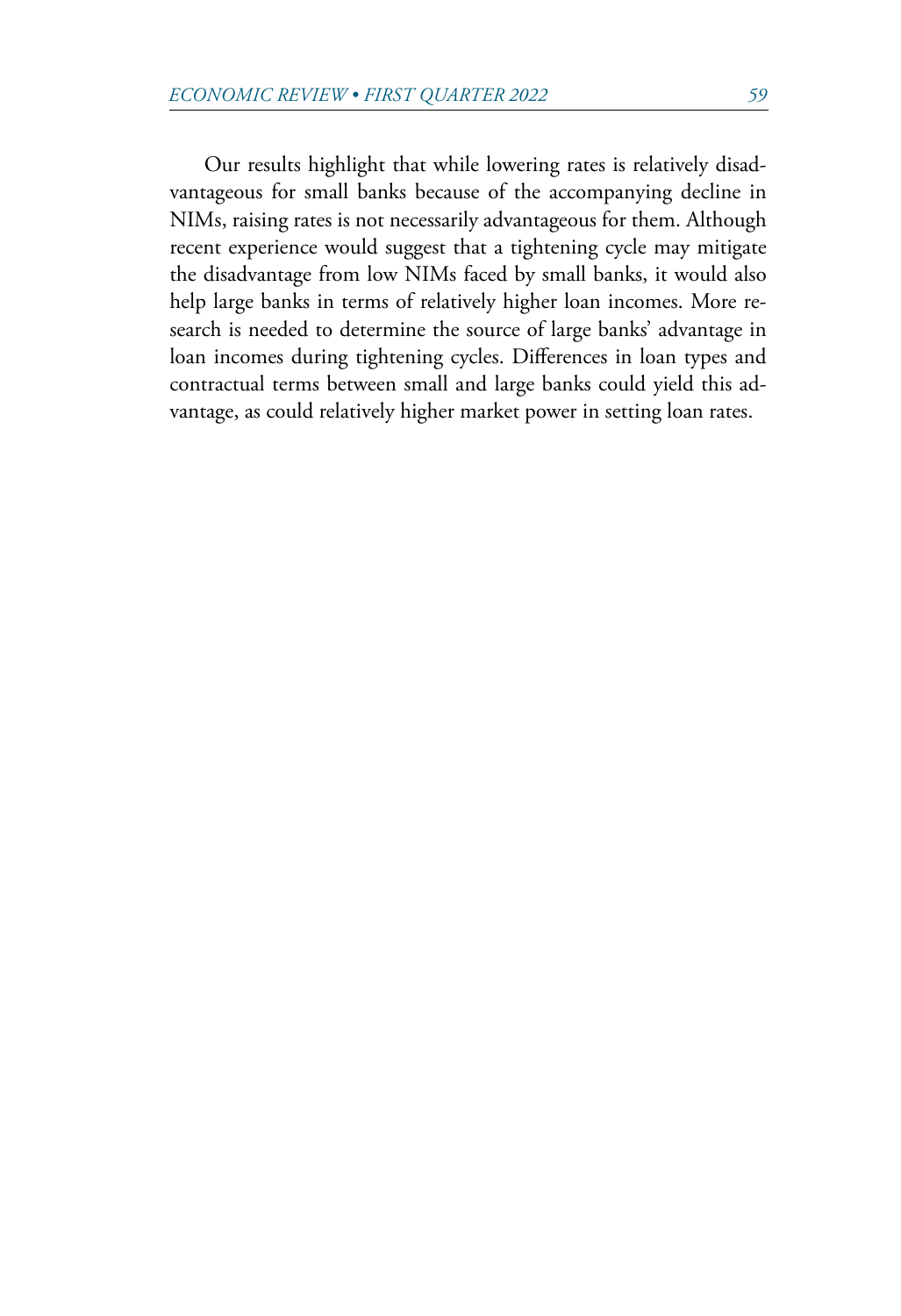## **Appendix**

## **Regression Results**

*Table A-1*

## Interest Rate Sensitivities of NIM Components

|                              | Dependent variable |            |              |            |              |
|------------------------------|--------------------|------------|--------------|------------|--------------|
|                              | Assets             |            | Liabilities  |            |              |
| Independent variables        | Loans              | Securities | Other assets | Deposits   | Non-deposits |
| Level (short-term rate)      | $0.316**$          | $0.053*$   | 0.035        | $0.123**$  | 0.090        |
|                              | (0.020)            | (0.006)    | (0.039)      | (0.004)    | (0.157)      |
| Level * Large bank           | $-0.031$           | 0.015      | 0.018        | $-0.071**$ | 0.114        |
|                              | (0.007)            | (0.004)    | (0.014)      | (0.002)    | (0.056)      |
| Level * Tighten              | 0.028              | $-0.086$   | 0.002        | $-0.012**$ | 0.030        |
|                              | (0.018)            | (0.058)    | (0.030)      | (0.000)    | (0.060)      |
| Level * Large bank * Tighten | $0.050**$          | $-0.026**$ | 0.025        | $0.053**$  | $-0.031$     |
|                              | (0.001)            | (0.002)    | (0.011)      | (0.002)    | (0.028)      |
| Slope                        | 0.133              | 0.070      | $-0.010$     | 0.025      | 0.036        |
|                              | (0.063)            | (0.023)    | (0.010)      | (0.004)    | (0.016)      |
| Slope * Large bank           | $-0.042$           | $-0.014$   | 0.014        | $-0.040**$ | 0.036        |
|                              | (0.007)            | (0.005)    | (0.006)      | (0.002)    | (0.006)      |
| Slope * Tighten              | $-0.117$           | $-0.092$   | 0.016        | $-0.040$   | $-0.001$     |
|                              | (0.032)            | (0.072)    | (0.028)      | (0.007)    | (0.006)      |
| Slope * Large bank * Tighten | $0.156**$          | $-0.019$   | $-0.037$     | $0.052**$  | $-0.005$     |
|                              | (0.011)            | (0.008)    | (0.012)      | (0.002)    | (0.024)      |
| Year fixed effects           | Yes                | Yes        | Yes          | Yes        | Yes          |
| Observations                 | 98                 | 98         | 98           | 98         | 98           |
| R <sup>2</sup>               | 0.996              | 0.975      | 0.993        | 0.996      | 0.974        |

\* Significant at the 10 percent level<br>\*\* Simifants at the  $\frac{1}{2}$  percent level

\*\* Significant at the 5 percent level<br>\*\*\* Significant at the 1 percent level

Significant at the 1 percent level

Notes: Robust standard errors are in parentheses. We use changes in the three-month Treasury yield to denote a shift in the level of the yield curve and use the difference between the 10-year and the three-month Treasury yields to denote changes in the slope of the yield curve. "Large bank" is an indicator variable for the group of banks with \$50 billion of assets in end-of-year 2009 U.S. dollars. "Tighten" is an indicator variable for observations that belong to a quarter during the tightening cycle from 2015:Q4 to 2019:Q2.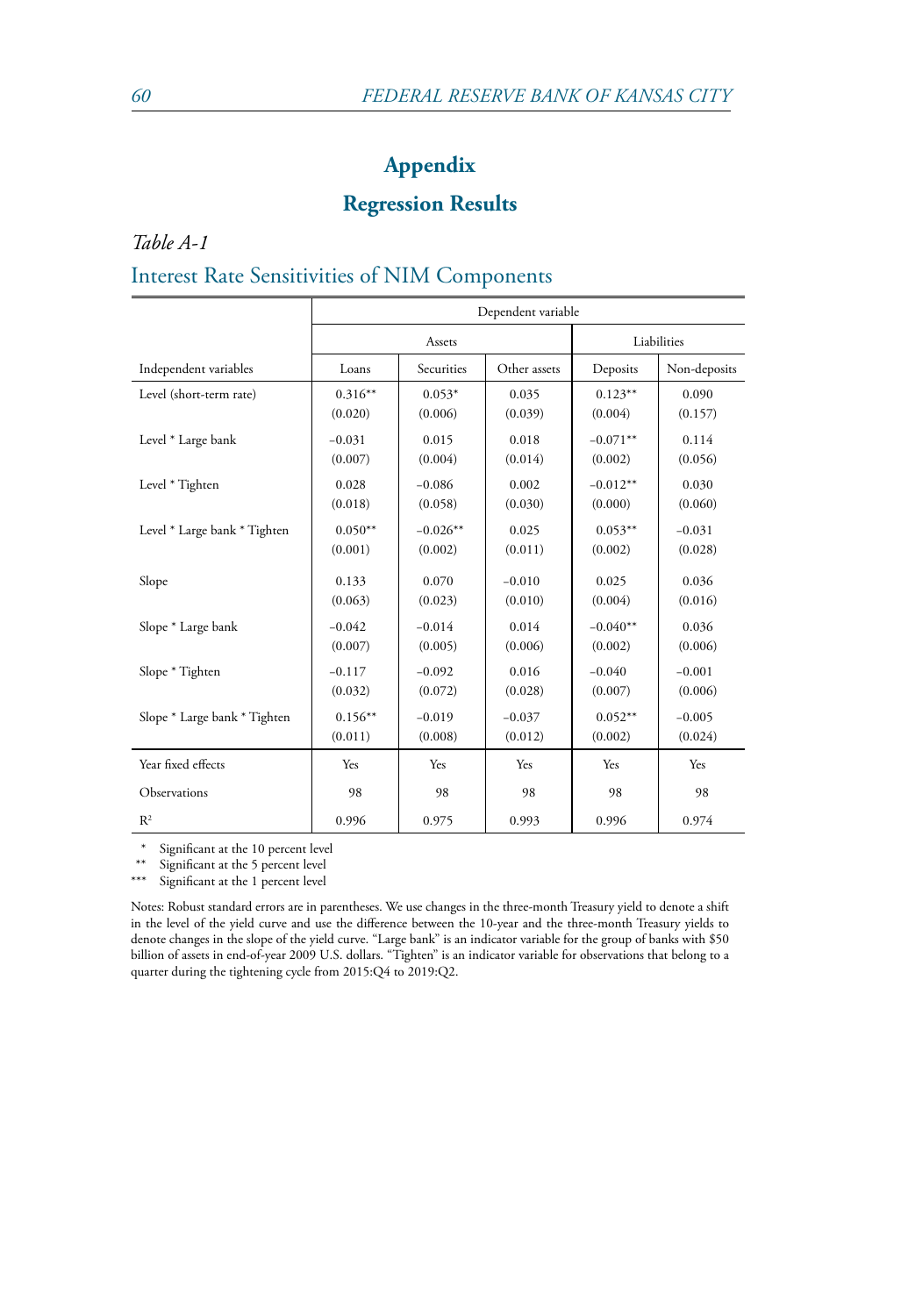#### **Endnotes**

<span id="page-16-0"></span>[1](#page-1-0) We use a \$50 billion threshold in end-of-year 2009 U.S. dollars to distinguish between large and small banks. We use public data from regulatory filings of domestic banking organizations. Our primary data source is Form Y-9C, which collects basic financial data from domestic bank holding companies (BHCs). We refer to banks, banking organizations, and BHCs interchangeably.

[2](#page-2-0) In addition to scale economies, large banks have benefitted from increased concentration and market power in some markets, as well as any implicit too-bigto-fail subsidy.

<sup>3</sup>Covas, Rezende, and Vojtech (2015) present the trends for small and large bank NIMs prior to the GFC.

4 Research has pointed to the fact that the already severe decline in NIMs could have been worse without the extraordinary policy interventions undertaken during the pandemic. Marsh and Sharma (2021) find that the Paycheck Protection Program (PPP) supported margins of participating banks. More broadly, Beck, Carletti, and Bruno (2021) argue that these interventions created a virtuous circle that reduced risk premiums for all economic agents, including large banks. We abstract from examining the effects of such extraordinary measures except for their effect on interest rates.

[5](#page-4-0) This may come as a surprise to readers who are aware of the record increases in bank deposits since the March 2020 turmoil in financial markets. However, most of the increase in deposits is attributed to noninterest-bearing deposits and therefore not included in NIMs. In addition, banks have significantly reduced expenses on any increases in interest-bearing deposits.

<sup>[6](#page-4-0)</sup>In part, the reduced income has been attributed to low rates on PPP loans (Marsh and Sharma 2021).

[7](#page-6-0) Although loan shares have decreased, bank lending increased sharply at the onset of the pandemic and then slowed significantly. Much of the increase in lending comes from participation in the PPP. However, non-PPP bank lending has declined since 2019 (Ennis and Jarque 2021).

[8](#page-6-0) The expansion of the Federal Reserve's balance sheet has substantially increased the reserves currently held at banks, whereas changes in liquidity and capital regulation following the GFC have changed banks' operating environment.

[9](#page-9-0) We follow the regression specification in Claessens, Coleman, and Donnelly (2018) and Altavilla, Boucinha, and Peydró (2018). Specifically, we regress quarterly contributions to NIMs on a lagged dependent variable and the level and slope of the yield curve. We use year fixed effects and control for quarterly changes in macroeconomic and financial conditions. Alternative specifications yield qualitatively similar results.

<sup>[10](#page-9-0)</sup>We classify a quarter as belonging to a tightening cycle if the Federal Reserve increased the target federal funds rate in that quarter or left the target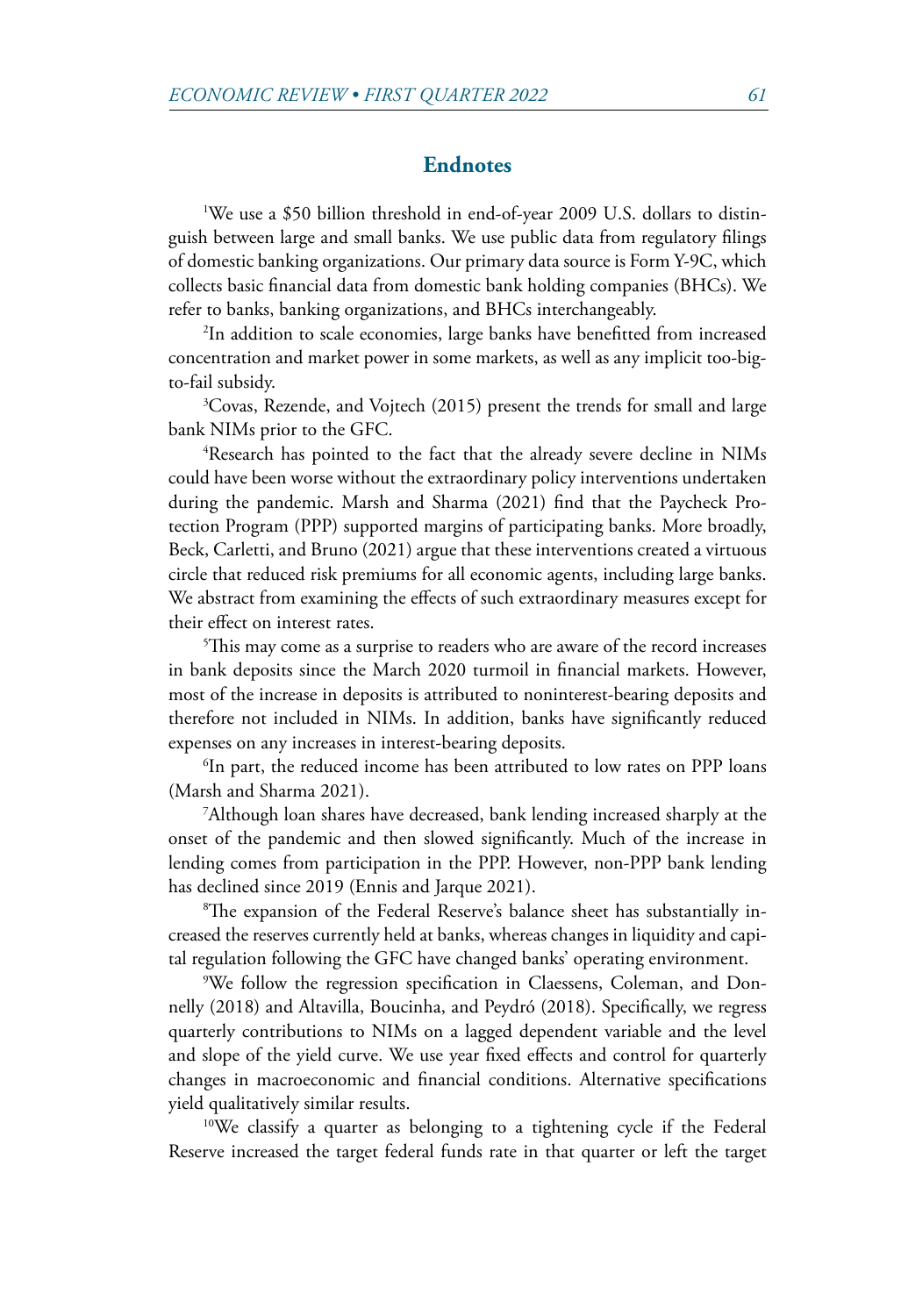<span id="page-17-0"></span>federal funds rate unchanged following an increase in previous quarters. Using this definition, we determine that the only tightening cycle in our period of analysis lasted from 2015:Q4 to 2019:Q2.

<sup>11</sup>Because loans and securities are income items, a 1 percentage point increase in the three-month Treasury yield is associated with a 32 basis point increase in the NIM contribution from loans and a 5 basis point increase in the NIM contribution from securities. However, deposits are expense items, and therefore, a 1 percentage point increase in the three-month Treasury yield is associated with a 12 basis point decrease in the NIM contribution from deposits.

<sup>12</sup>Most bank loans are indexed to some benchmark rates. Borrowers submitting loan applications typically get quotes of the contractual benchmark rate plus some number of basis points. Until recently, most banks used as their benchmark the London Interbank Offer Rate (LIBOR), which is highly correlated with Treasury yields of similar maturity. However, with the LIBOR set to expire by the end of 2021, banks are currently using alternative benchmarks.

<sup>13</sup>The estimated associations show that changes in contributions from depos-

its are only 2 basis points lower than those for small banks. [14W](#page-12-0)e cannot make any useful comparison with small banks as our results suggest no statistically significant associations between the slope of the yield curve and NIM contributions for small banks.

<sup>15</sup>The median maturity on large bank syndicated loans is 48 months. And while most loans have been indexed to a three-month LIBOR rate, the spread on the loan would likely increase with the term premium.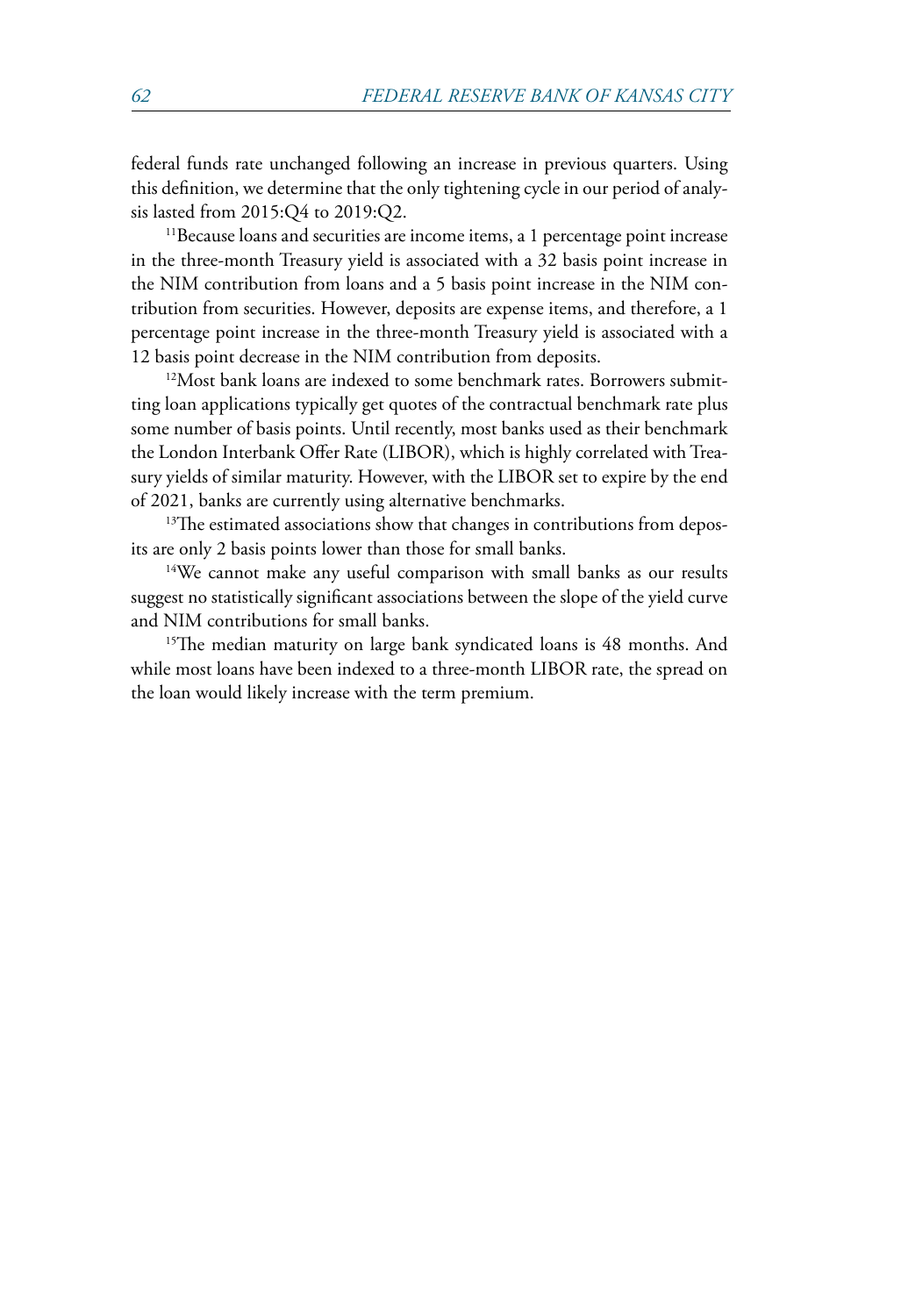### **References**

- Altavilla, Carlo, Miguel Boucinha, and José-Luis Peydró. 2018. "Monetary Policy and Bank Profitability in a Low Interest Rate Environment." *Economic Policy*, vol. 33, no. 96, pp. 531–586. Available at [https://doi.org/10.1093/epolic/](https://doi.org/10.1093/epolic/eiy013) [eiy013](https://doi.org/10.1093/epolic/eiy013)
- Beck, Thorsten, Elena Carletti, and Brunella Bruno. 2021. "Unwinding COVID Support Measures for Banks." VoxER, CEPR Policy Portal, March 17.
- Borio, Claudio, and Leonardo Gambacorta. 2017. "Monetary Policy and Bank Lending in a Low Interest Rate Environment: Diminishing Effectiveness?" *Journal of Macroeconomics*, vol. 54, pt. B, pp. 217–231. Available at [https://](https://doi.org/10.1016/j.jmacro.2017.02.005) [doi.org/10.1016/j.jmacro.2017.02.005](https://doi.org/10.1016/j.jmacro.2017.02.005)
- Claessens, Stijn, Nicholas Coleman, and Michael Donnelly. 2018. "'Low-For-Long' Interest Rates and Banks' Interest Margins and Profitability: Cross-Country Evidence." *Journal of Financial Intermediation*, vol. 35, pt. A, pp. 1–16. Available at <https://doi.org/10.1016/j.jfi.2017.05.004>
- Covas, Francisco B., Marcelo Rezende, and Cindy M. Vojtech. 2015. "Why Are Net Interest Margins of Large Banks So Compressed?" Board of Governors of the Federal Reserve System, *FEDS Notes*, October 5. Available at [https://doi.](https://doi.org/10.17016/2380-7172.1612) [org/10.17016/2380-7172.1612](https://doi.org/10.17016/2380-7172.1612)
- Di Lucido, Katherine, Anna Kovner, and Samantha Zeller. 2017. "Low Interest Rates and Bank Profits." Federal Reserve Bank of New York, *Liberty Street Economics* (blog), June 21.
- Driscoll, John C., and Ruth Judson. 2013. "Sticky Deposit Rates." Board of Governors of the Federal Reserve System, Finance and Economics Discussion Series, no. 2013-80. Available at<https://doi.org/10.2139/ssrn.2357993>
- Ennis, Huberto M., Helen Fessenden, and John R. Walter. 2016. "Do Net Interest Margins and Interest Rates Move Together?" Federal Reserve Bank of Richmond, *Economic Brief,* no. 16-05, May.
- Ennis, Huberto, and Arantxa Jarque. 2021. "Bank Lending in the Time of COV-ID." Federal Reserve Bank of Richmond, *Economic Brief,* no. 21-05, February.
- Haubrich, Joseph G., and Tristan Young. 2019. "Trends in the Noninterest Income of Banks." Federal Reserve Bank of Cleveland, *Economic Commentary,* no. 2019-14, September 24. Available at [https://doi.org/10.26509/frbc](https://doi.org/10.26509/frbc-ec-201914)[ec-201914](https://doi.org/10.26509/frbc-ec-201914)
- Jacewitz, Stefan, and Jonathan Pogach. 2016. "Deposit Rate Advantages at the Largest Banks." *Journal of Financial Services Research*, vol. 53, pp. 1–35. Available at <https://doi.org/10.1007/s10693-016-0261-2>
- Kumbhat, Ashish, Francisco Palomino, and Ander Perez-Orive. 2017. "The Potential Increase in Corporate Debt Interest Rate Payments from Changes in the Federal Funds Rate." Board of Governors of the Federal Reserve System, *FEDS Notes*, November 15. Available at<https://doi.org/10.17016/2380-7172.2076>
- Lian, Yili. 2018. "Bank Competition and the Cost of Bank Loans." *Review of Quantitative Finance and Accounting*, vol. 51, pp. 253–282. Available at <https://doi.org/10.1007/s11156-017-0670-9>